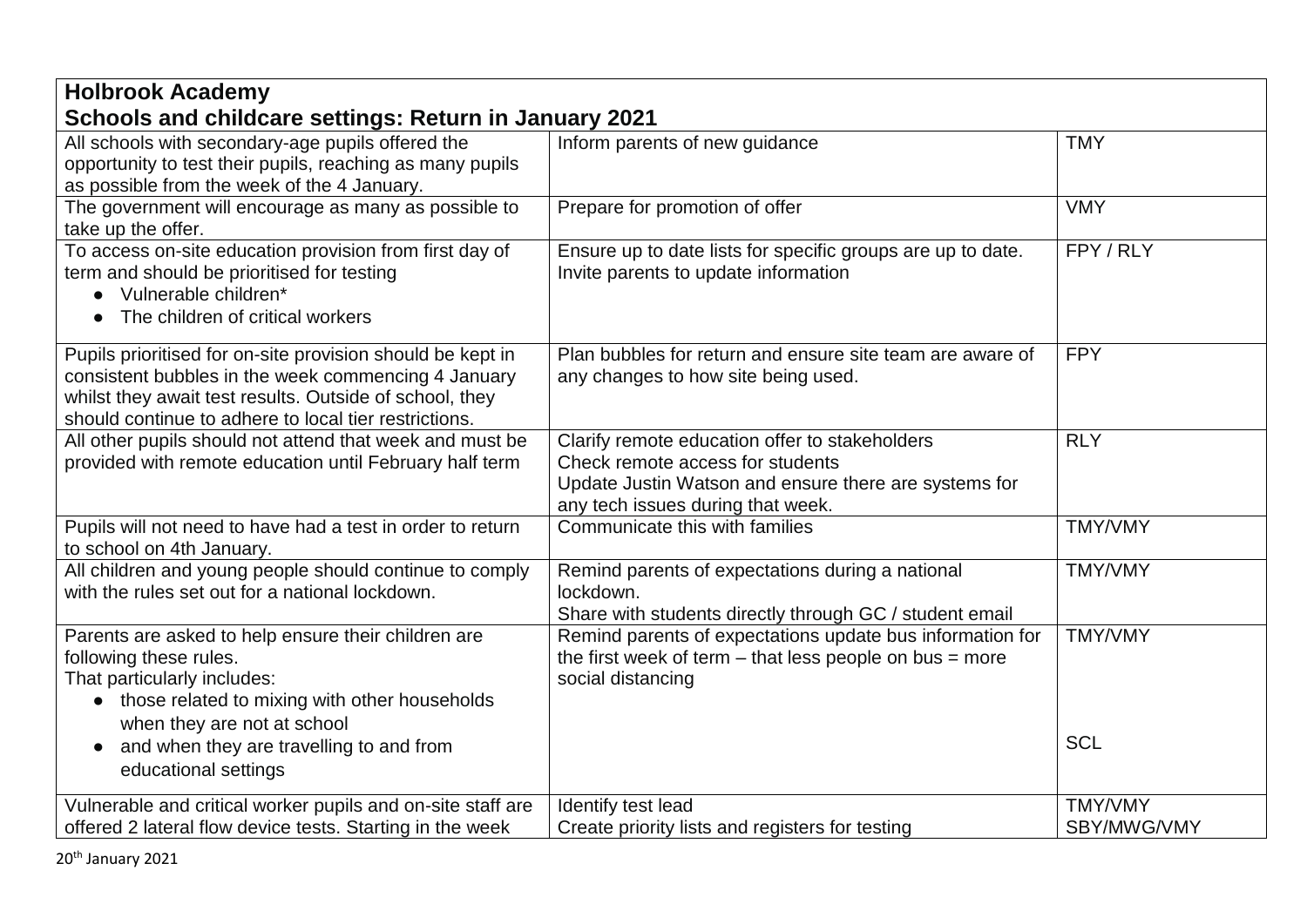| commencing 4 January, prioritising staff, vulnerable<br>children, the children of critical workers. | Create system for logging test data (unless provided)         | <b>VMY/KND</b>      |
|-----------------------------------------------------------------------------------------------------|---------------------------------------------------------------|---------------------|
| All schools should continue to undertake risk                                                       | Continue to update Covid RA                                   | VMY/TMY/StBY        |
| assessments and implement the system of controls set                                                | RA all testing arrangements                                   | <b>VMY/TMY/StBY</b> |
| out in the actions for schools during the coronavirus                                               |                                                               |                     |
| (COVID-19) outbreak.                                                                                |                                                               |                     |
| How schools administer tests                                                                        |                                                               |                     |
| All times schools should ensure that the testing                                                    | RA all testing arrangements                                   | VMY/TMY/StBY/MWG    |
| programme is also managed in line with the system of                                                | Implement social distancing through staggering, queuing.      |                     |
| controls                                                                                            | Enable good hand hygiene with access to handwashing /         |                     |
|                                                                                                     | sanitisation. Promote respiratory hygiene and ensure          |                     |
|                                                                                                     | masks are worn. Keep occupied spaces well ventilated          |                     |
| Enable as many staff and pupils as possible to get tested                                           | Create a clear schedule for testing. Ensure parents know      | <b>VMY/MWG</b>      |
| from the week commencing 4 January                                                                  | how to access and promote attendance.                         |                     |
| If the pupil's first test is positive, they should immediately                                      | Review bungalow procedures for self isolation.                | <b>VMY/StBY</b>     |
| self-isolate and have this positive test confirmed with a                                           |                                                               |                     |
| standard Polymerase Chain Reaction (PCR) test (they                                                 | Encourage drive through test centre PCR test, but school      |                     |
| take more time because they are usually processed in a                                              | PCR test packs can be given.                                  |                     |
| laboratory)                                                                                         |                                                               |                     |
| If PCR test comes back positive the individual and close                                            | Make sure it is clear that lateral flow 7 day serial testing  | <b>VMY/SBY</b>      |
| contacts will be asked to isolate at home for 10 days. If                                           | should not begin yet until the current R rate goes down.      |                     |
| PCR test comes back negative the individual and close                                               | This is to continue to reduce the virus.                      |                     |
| contacts can return to school.                                                                      |                                                               |                     |
| If the pupil's first test is negative, they should be tested                                        | Create system for logging test data                           | <b>VMY/SBY/KND</b>  |
| again 3-5 days later. If this test is positive, they should                                         |                                                               |                     |
| self-isolate and confirm this with a PCR test.                                                      |                                                               |                     |
| As many secondary pupils as possible should be tested                                               | Testing site set up and read to carry out testing of staff by | VMY/SBY/StBY        |
| during this week in advance of the serial testing and staff                                         | 6/1/21                                                        |                     |
| testing coming into effect                                                                          |                                                               |                     |
| We would encourage schools to encourage testing and                                                 | Prepare communication with information and Q+A                | <b>VMY/SBY/TMY</b>  |
| ensure pupils and parents are aware of the benefits.                                                | Signpost parents to national guidance                         |                     |
| Ultimately participation is optional.                                                               |                                                               |                     |
| Schools should use existing relationships to drive take-up                                          | Promotional video made to show how simple and quick the       | <b>VMY/TMY</b>      |
| wherever possible.                                                                                  | process is. VMY to recruit staff with a reassuring nature to  |                     |
|                                                                                                     | put pupils at ease.                                           |                     |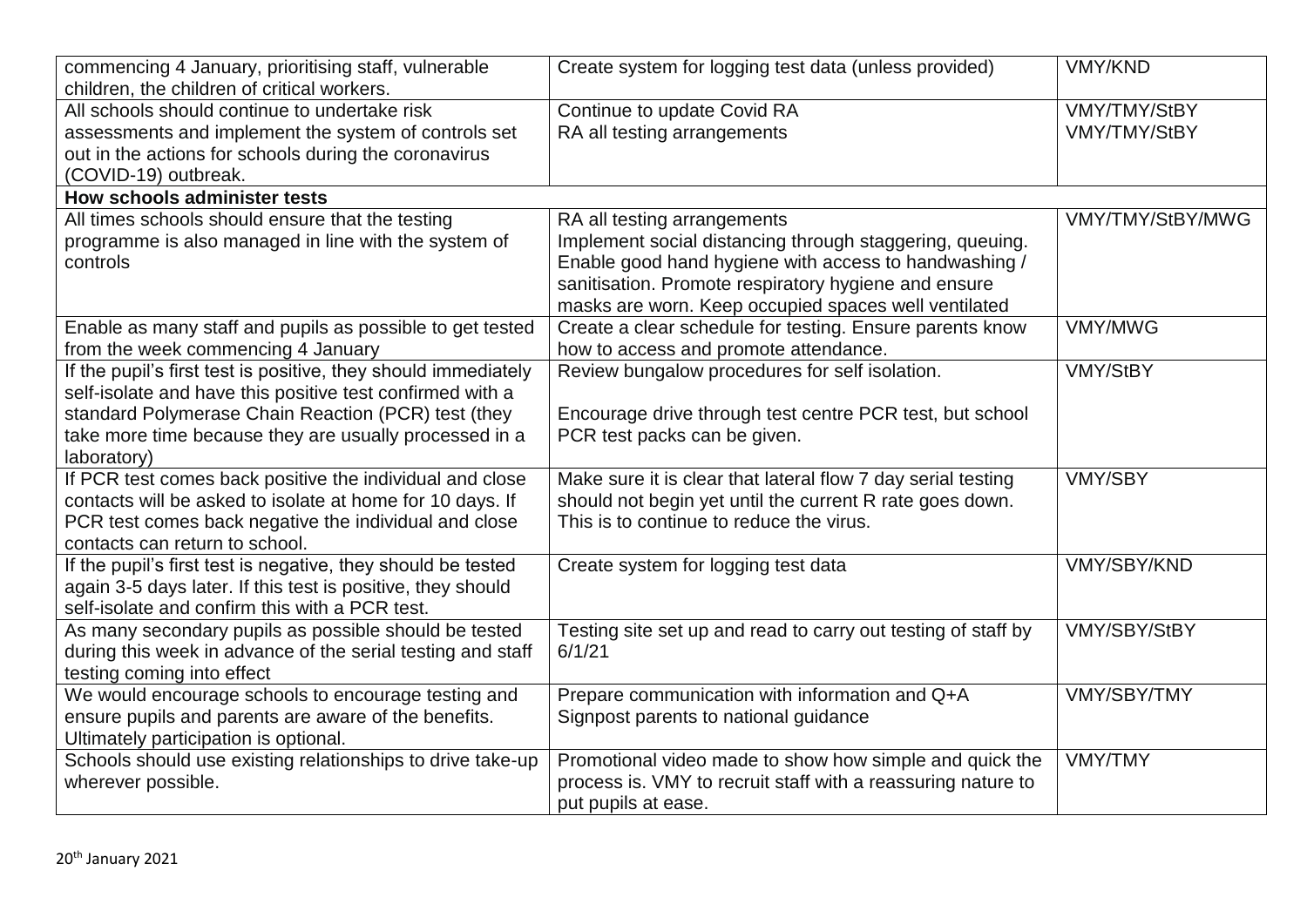| It is important to note that testing may not be feasible for | Identify these students                                        | FPY/SCRE/MWG   |
|--------------------------------------------------------------|----------------------------------------------------------------|----------------|
| some children, particularly some vulnerable children, for    |                                                                |                |
| reasons of feasibility or consent.                           |                                                                |                |
| Schools that wish to can use an extra INSET day on 4         |                                                                | <b>TMY</b>     |
| January to prepare to deliver the testing.                   |                                                                |                |
| <b>Testing workforce requirements</b>                        |                                                                |                |
| Schools and educational trusts, supported by local           | Identify team for this. Implement suitable training and RA     | <b>VMY/SBY</b> |
| authorities, will need to provide a small team to support    |                                                                |                |
| the work.                                                    |                                                                |                |
| We recommend that this includes 1 to 2 members of staff      | Identify key team of people based on suitability for the role. | <b>VMY</b>     |
| with others being either volunteers (for example             |                                                                |                |
| governors) or agency staff brought in for this purpose.      |                                                                |                |
| Reasonable workforce costs of state-funded schools will      | Keep details of additional spend and apply for                 | <b>SRS</b>     |
| be reimbursed.                                               | reimbursement when details sent.                               |                |
| Planning for testing workforce.                              | Team Leaders for lateral testing to be assigned                | <b>VMY/SBY</b> |
| Leading testing workforce                                    | Team leaders complete full training through DfE portal         | <b>VMY/SBY</b> |
| Ensuring DfE expectations are followed                       | All documents relating to lateral testing from DfE, gov.uk &   | <b>VMY</b>     |
|                                                              | Dfe portal to be read and followed.                            |                |
|                                                              |                                                                |                |
|                                                              | Periodic checking of DfE portal for updates and actioned       |                |
|                                                              | accordingly                                                    | <b>VMY</b>     |
|                                                              |                                                                |                |
| Setting up test site                                         | Find appropriate testing area in the school and use DfE        | VMY/SBY/StBY   |
|                                                              | guidance to set it up correctly                                |                |
|                                                              | Order additional equipment not provided by DfE                 | SBY/StBY       |
| Identifying the workforce                                    | Use DfE planning tool to inform size of workforce and roles    | <b>VMY</b>     |
|                                                              | needing to be filled                                           |                |
| Training the workforce                                       | Direct workforce to online training sessions through DfE       | <b>VMY</b>     |
|                                                              | portal                                                         |                |
|                                                              |                                                                |                |
|                                                              | Ensure all staff are fully trained and that they provide       | <b>VMY/SBY</b> |
|                                                              | training certificates to Team Leaders                          |                |
|                                                              |                                                                |                |
|                                                              |                                                                |                |
|                                                              |                                                                |                |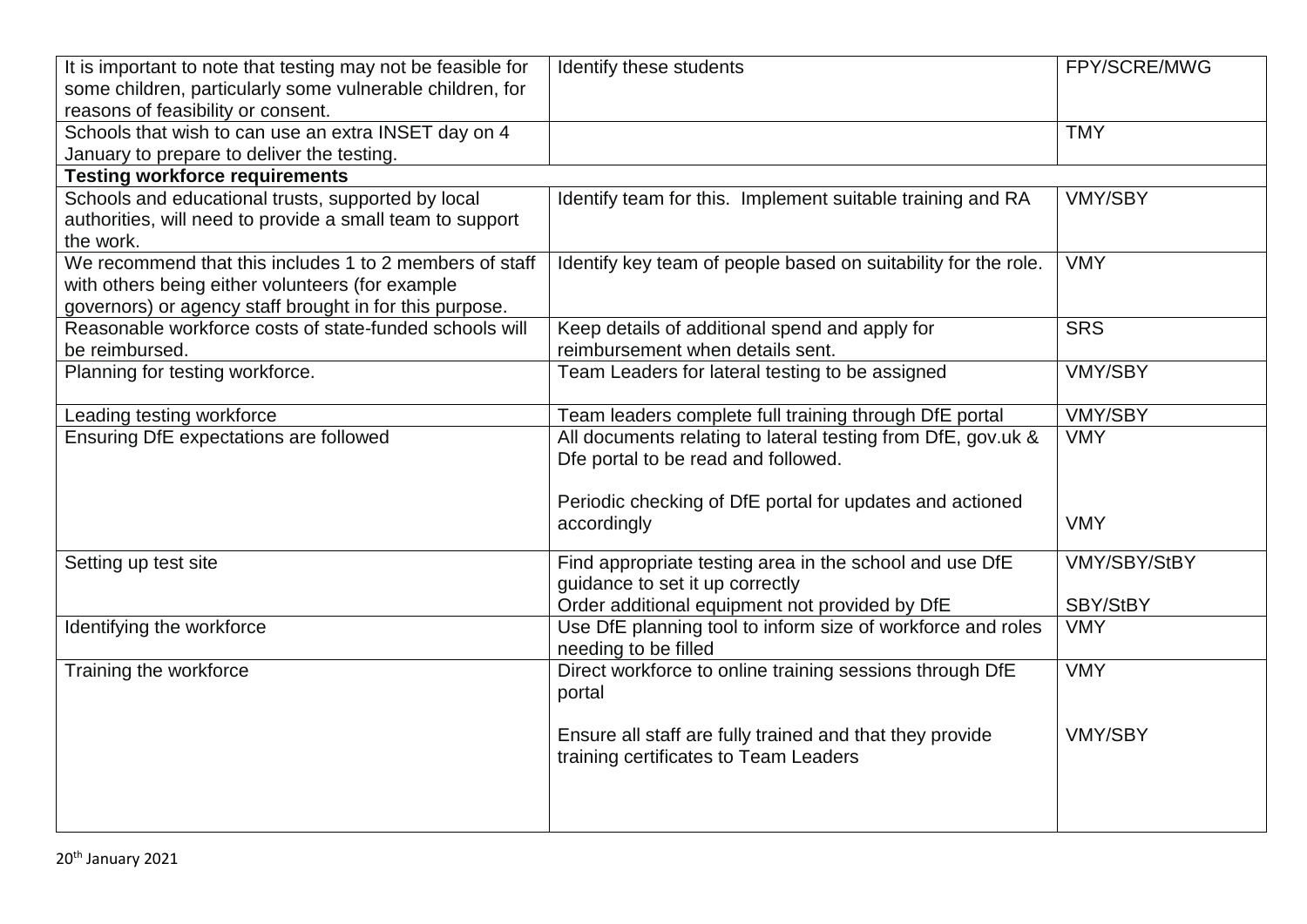|                                                             | Whole team to complete a walk through of the whole                                                                   | <b>VMY/SBY</b>         |
|-------------------------------------------------------------|----------------------------------------------------------------------------------------------------------------------|------------------------|
|                                                             | process to ensure clarity of roles and confidence in carrying                                                        |                        |
|                                                             | out in practice what they had seen in the training.                                                                  |                        |
|                                                             |                                                                                                                      |                        |
|                                                             | Invite in a practice nurse who is experienced in self                                                                |                        |
|                                                             | administering tests and completing the whole lateral flow                                                            | <b>VMY</b>             |
|                                                             | process. To reassure staff and allow for an extra level of                                                           |                        |
|                                                             | training.                                                                                                            | <b>VMY/SBY</b>         |
| Lateral testing of the testing workforce                    | All members of the lateral testing team must have a<br>negative lateral test before they can begin testing the staff |                        |
|                                                             | and pupils onsite.                                                                                                   |                        |
| Lateral Testing Risk Assessment                             | Create a separate lateral testing risk assessment                                                                    | <b>VMY/SBY</b>         |
|                                                             | Ensure all members of the testing team have read and                                                                 |                        |
|                                                             | signed to say they have read it.                                                                                     | <b>SBY</b>             |
|                                                             |                                                                                                                      |                        |
|                                                             | To follow Holbrooks lateral testing risk assessment when in                                                          | VMY/SBY/StBY and all   |
|                                                             | the test centre.                                                                                                     | the testing workforce. |
| <b>Attendance expectations</b>                              |                                                                                                                      |                        |
| In mainstream schools, all secondary-age pupils who are     | Attendance team to respond accordingly.                                                                              | <b>SCL, SSD</b>        |
| not expected to be in school during this period, and are at |                                                                                                                      |                        |
| home receiving remote education, should be recorded as      |                                                                                                                      |                        |
| 'code X'.                                                   |                                                                                                                      |                        |
| Children for whom full-time on-site provision is being      |                                                                                                                      |                        |
| provided should be recorded in line with the normal         |                                                                                                                      |                        |
| school attendance requirements.<br><b>Remote education</b>  |                                                                                                                      |                        |
| Schools should have regard to the remote education          | RLY to revisit remote education expectations and set out                                                             | <b>RLY</b>             |
| expectation                                                 | expectations for stakeholders. To ensure staff receive                                                               |                        |
|                                                             | information, support and any necessary training. New staff                                                           |                        |
|                                                             | to be contacted directly.                                                                                            |                        |
|                                                             | Sgdg lead to ensure safeguarding of staff and students                                                               |                        |
|                                                             | considered                                                                                                           |                        |
|                                                             | e-safety lead to revisit AUP                                                                                         |                        |
| Schools should prioritise protecting teaching staff's time  | Additional and support staff to be directed to test                                                                  | <b>RLY/TMY</b>         |
| so that they can meet remote education expectations for     | programme to enable teachers to deliver remote learning                                                              |                        |
| their pupils                                                |                                                                                                                      |                        |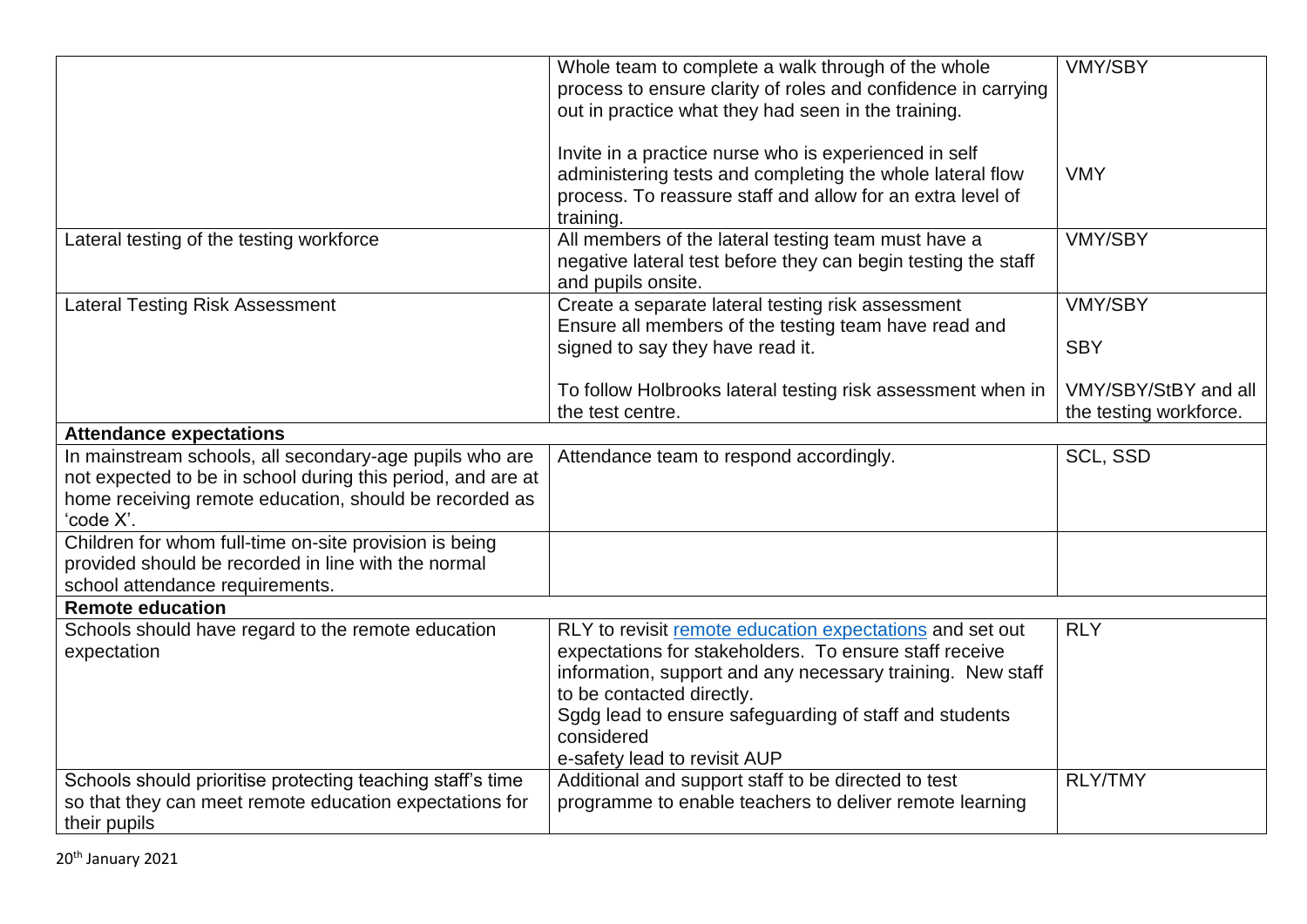| Information for local authorities, academy trusts and                                                      | Students needing access to laptops to be contacted and       | FPY/SRS          |
|------------------------------------------------------------------------------------------------------------|--------------------------------------------------------------|------------------|
| schools about accessing laptops and tablets, the internet                                                  | arrangements agreed for collection.                          |                  |
| and digital education platforms to provide remote                                                          | Any further accessing of laptops through govt scheme to be   |                  |
| education can be found on get help with technology                                                         | explored - have year 7 eligible been covered?                |                  |
| Devices are currently delivered within 48 working hours                                                    |                                                              |                  |
| of an order being placed. In the event of significantly                                                    |                                                              |                  |
| increased levels of ordering, we may contact schools to                                                    |                                                              |                  |
| notify them of adjusted delivery timelines.                                                                |                                                              |                  |
| Children should continue to follow the rules of the                                                        | Parents and students to be reminded of tiers.                |                  |
| national lockdown when not in school, and parents                                                          |                                                              |                  |
| should ensure they do so.                                                                                  |                                                              |                  |
| <b>Transport</b>                                                                                           |                                                              |                  |
| The transport to school and other places of education                                                      | Liaise with LA / Bus companies to clarify LA bus offer       | <b>SCL</b>       |
| guidance remains in place.                                                                                 |                                                              |                  |
| Those involved in the provision of home to school or                                                       |                                                              | <b>SCL</b>       |
| college transport must do all that is reasonably                                                           |                                                              |                  |
| practicable to maximise social distancing where possible                                                   |                                                              |                  |
| and minimise the risk of transmission                                                                      |                                                              |                  |
| Distancing should still be put in place within vehicles                                                    | Revisit bus bubbles for first week back                      | <b>SCL</b>       |
| wherever possible                                                                                          |                                                              |                  |
| Where fewer children and young people are attending                                                        | Amend bus bubbles to separate students                       | <b>SCL</b>       |
| school, particularly during the first week of term, sufficient                                             |                                                              |                  |
| levels of capacity should be maintained to maximise                                                        |                                                              |                  |
| social distancing, including through the use of vacant                                                     |                                                              |                  |
| seats where possible                                                                                       |                                                              |                  |
| Children and young people aged 11 and over must wear                                                       | Children reminded of expectations when travelling by bus.    | <b>SCL/Staff</b> |
| a face covering when travelling on dedicated transport to                                                  |                                                              |                  |
| secondary school                                                                                           |                                                              |                  |
| Transporting children for a lateral flow device test in the first week of term (week commencing 4 January) |                                                              |                  |
| For some children, it will not be possible to arrive and                                                   | Identify a space for onsite provision whilst awaiting        |                  |
| leave around scheduled test appointment times. Where                                                       | collection                                                   |                  |
| necessary, pupils may attend on-site provision on the day                                                  |                                                              |                  |
| of their test, until such time as dedicated transport is                                                   |                                                              |                  |
| available.                                                                                                 |                                                              |                  |
| Where those pupils test positive, schools should follow                                                    | Positive pupil to isolate in the bungalow and parents/carers |                  |
| the guidance set out in the operational testing guidance.                                                  | contacted for collection. The pupil must take a PCR test kit |                  |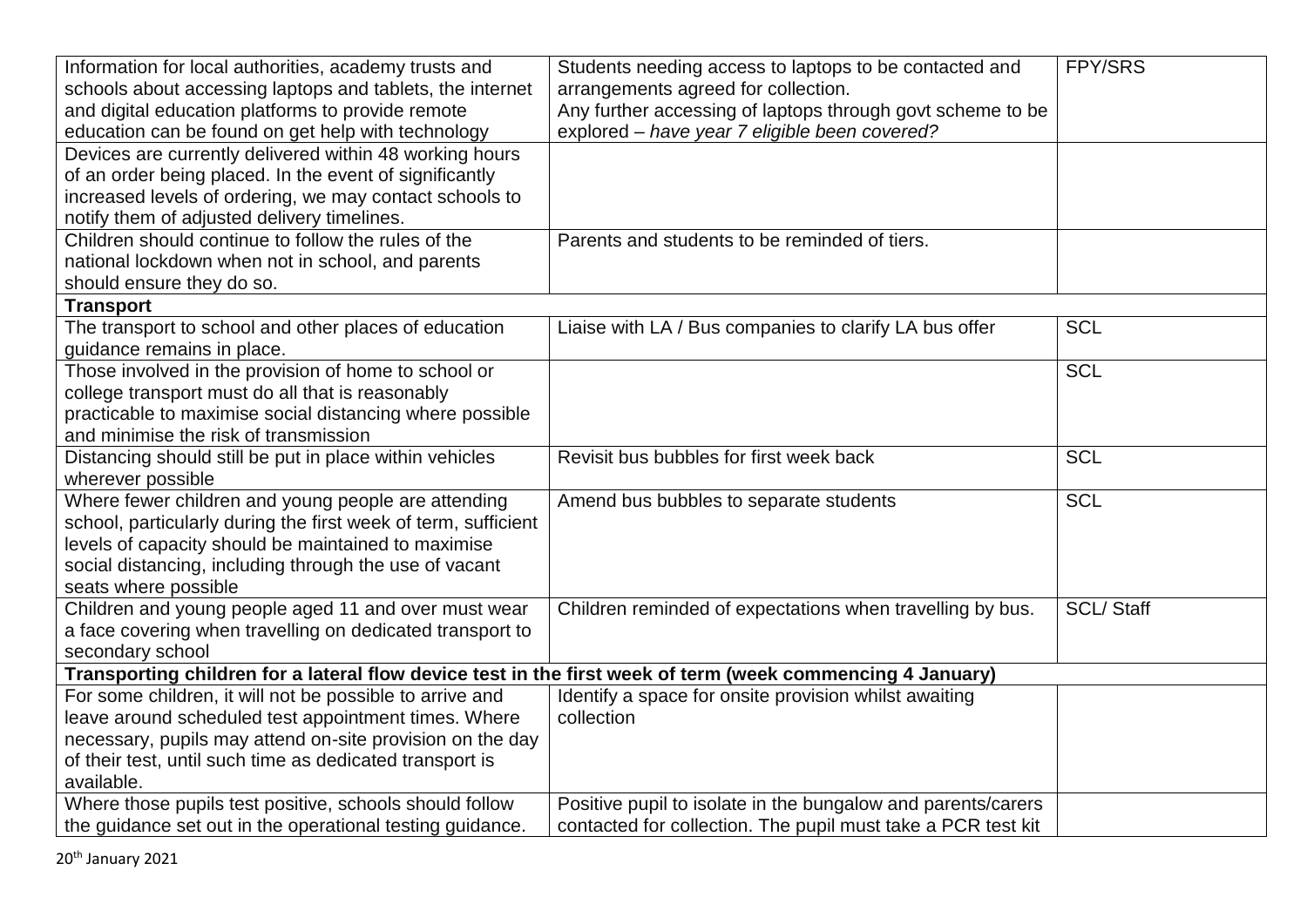|                                                                     | home or preferrably book a PCR test at a drive through test   |                |
|---------------------------------------------------------------------|---------------------------------------------------------------|----------------|
|                                                                     | centre. Close contact pupils offered 7 day serial testing or  |                |
|                                                                     | to isolate at home for 10 days following national guidance.   |                |
| Sport and physical education                                        |                                                               |                |
| Participating schools should resume sport and physical              | Update relevant RA                                            | <b>ABW</b>     |
| education from 11 January, once on-site provision has               |                                                               |                |
| resumed.                                                            |                                                               |                |
| <b>Extra-curricular activities</b>                                  |                                                               |                |
| Participating schools can continue to offer before and              | Identify what, where and when -                               |                |
| after-school provision from the start of term for those             |                                                               |                |
| pupils eligible to attend for on-site provision. These pupils       |                                                               |                |
| should be kept in their same consistent bubbles whilst              |                                                               |                |
| awaiting test results                                               |                                                               |                |
| Extra-curricular activities for all secondary pupils should         |                                                               |                |
| only resume from Febuary half term in participating                 |                                                               |                |
| schools, once on-site provision has resumed                         |                                                               |                |
| <b>Free school meals</b>                                            |                                                               |                |
| Children engaging in remote education at home who are               | Communicate this to FSM parents and ascertain numbers.        |                |
| eligible for a benefits related free school meal should be          | Establish food parcel expectations.                           |                |
| offered a food parcel. Information on providing school              |                                                               |                |
| meals during the coronavirus (COVID-19) outbreak is                 |                                                               |                |
| available.                                                          |                                                               |                |
| Schools should also make families aware that the                    | Inform families of this.                                      |                |
| government has put in place a £170 million Covid Winter             |                                                               |                |
| Grant Scheme. This funding has been allocated to local              |                                                               |                |
| authorities to support those in need with food and other            |                                                               |                |
| essentials across the winter period.                                |                                                               |                |
| Coronavirus (COVID-19) asymptomatic testing in schools and colleges |                                                               |                |
| Rapid-result coronavirus (COVID-19) tests available to              |                                                               |                |
| schools and colleges in the new year                                |                                                               |                |
| The school and college workforce to conduct weekly                  | Test centre set up, schools with full training of staff,      | <b>VMY/SBY</b> |
| testing                                                             | timetable of testing to be produced for those that have       |                |
|                                                                     | consented and are on-site.                                    |                |
| Students and pupils as well as the school and college               | Test centre set up. Rota of staff manning the test centre to  | <b>VMY/SBY</b> |
| workforce to conduct daily testing for those identified as          | be fully trained. Procedures for serial testing to be created |                |
|                                                                     | and circulated with testing workforce.                        |                |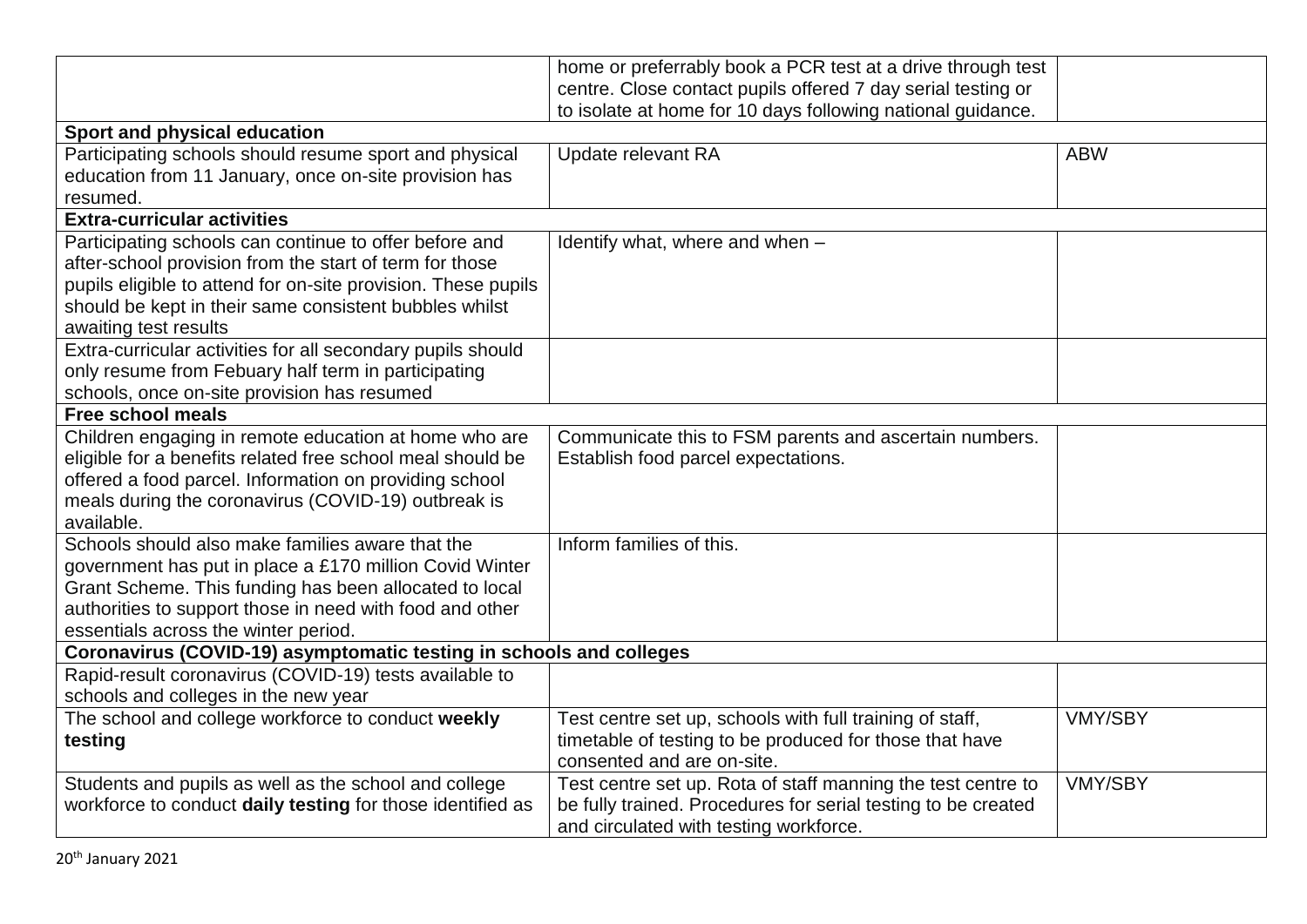| close contacts of workforce colleagues, students or pupils<br>that have tested positive                                                                                                                                                                                                                              |                                                                                                                                   |                                |
|----------------------------------------------------------------------------------------------------------------------------------------------------------------------------------------------------------------------------------------------------------------------------------------------------------------------|-----------------------------------------------------------------------------------------------------------------------------------|--------------------------------|
| For every group, testing is voluntary, but those who are<br>eligible for tests are strongly encouraged to participate to<br>reduce the risk of transmission within schools and<br>colleges.                                                                                                                          | Promotional video made with troubleshooting of<br>misconceptions by the rapid testing team to reassure staff<br>and pupils.       | <b>VMY/SBY</b>                 |
| Lateral flow tests that will be provided to schools and<br>colleges produce a result in 30 minutes and do not<br>require a laboratory to process.                                                                                                                                                                    |                                                                                                                                   |                                |
| From the beginning of January, schools and colleges will<br>be provided with testing kits including personal protective<br>equipment (PPE). They will be provided with<br>comprehensive guidance and training materials and<br>support to introduce a testing programme that works for<br>staff, students and pupils | Check equipment has arrived and store correctly as per<br>DfE guidance.                                                           | StBY/VMY                       |
| Schools and colleges should make clear to staff and<br>pupils that a negative test result does not remove the risk<br>of transmission. In some cases, someone who has tested<br>negative may still have the undetected disease and be                                                                                | Reiterate to staff and students hands/face/space.<br>Circulate email to staff periodically to reinforce COVID safe<br>procedures. | <b>VMY/SBY/Testing</b><br>Team |
| infectious. It is therefore essential that everyone<br>continues to follow good hygiene and observe social<br>distancing measures whether or not they have been<br>tested.                                                                                                                                           |                                                                                                                                   | <b>VMY</b>                     |
| Anyone who is showing symptoms of coronavirus<br>(COVID-19) who has a negative result from a rapid test<br>will be required to self-isolate until the result from a lab-<br>based polymerise chain reaction (PCR) test is known.                                                                                     | Ensure this is communicated with all staff and students.                                                                          | <b>VMY</b>                     |

\*Vulnerable children and young people include those who:

- are assessed as being in need under section 17 of the Children Act 1989, including children and young people who have a child in need plan, a child protection plan or who are a looked-after child
- have an education, health and care (EHC) plan